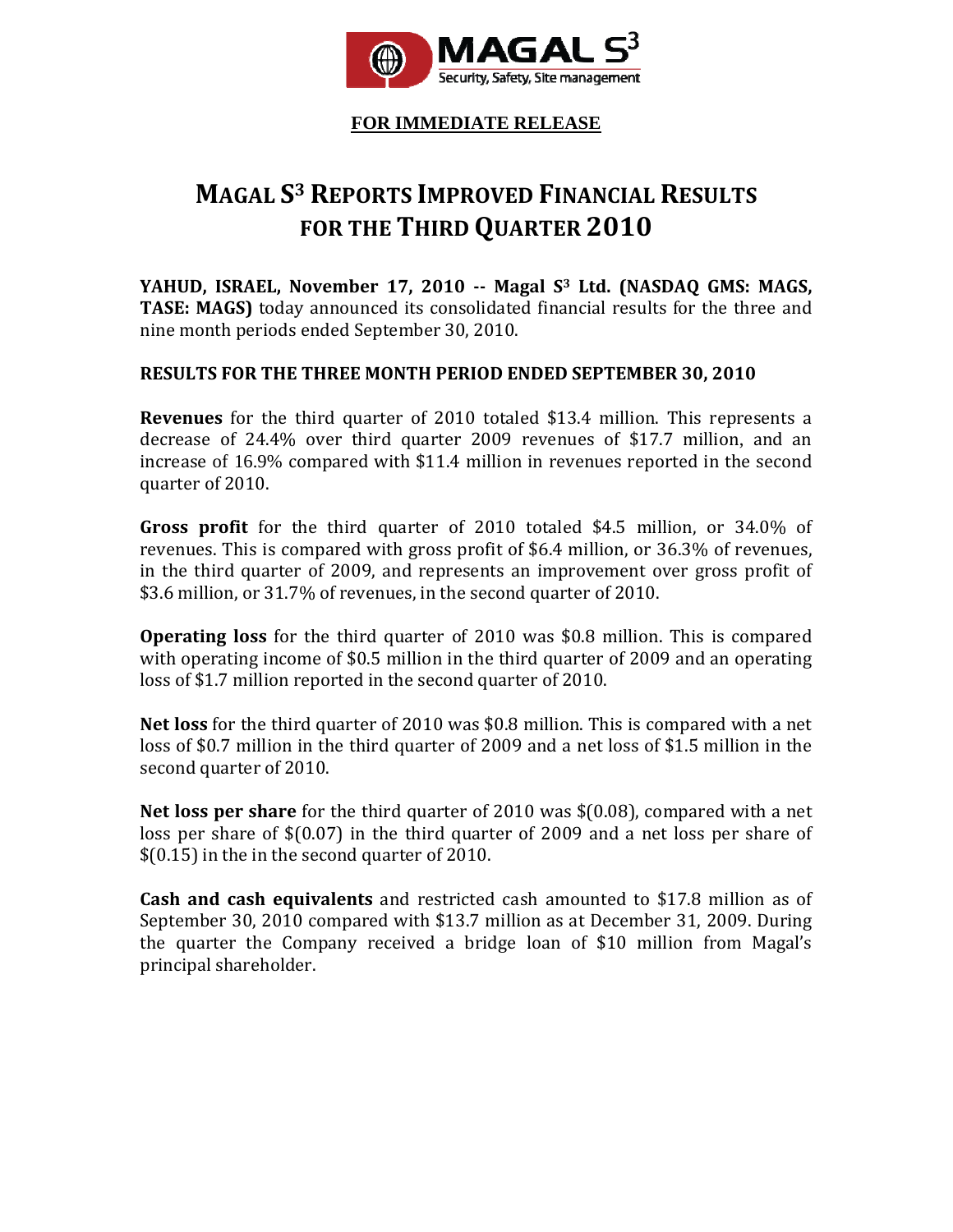### **MANAGEMENT COMMENT**

**Commenting on the results, Mr. Eitan Livneh, President and CEO of Magal**, said, "We are pleased with the sequential improvement in our third quarter results, demonstrating that we are on the right track. Following a period of rationalizing costs and the integration of our US operations into our Canadian subsidiary last year, we are running a leaner and more efficient operation, and we aim to return to profitability in the near future. We ended the quarter with a strong level of cash, supported by the \$10 million bridge loan granted to us by the Company's major shareholder. This loan provides us with sufficient working capital to implement our new business strategy for long‐term profitable growth."

"Following a difficult period caused by the global economic crisis, we are beginning to see improvements in a number of the regions in which we operate, particularly in the emerging market regions. We are now competing in a number of tenders globally and our pipeline of potential deals has grown strongly over the past year. We believe that our advanced security sensors, together with our in-the-field proven capabilities will allow us to convert a good portion of our pipeline into revenues. Now, more than ever, I believe Magal has turned the corner and I am increasingly enthusiastic about Magal's future," concluded Mr. Livneh.

## **INVESTORS' CONFERENCE CALL INFORMATION:**

The Company will host a conference call tomorrow, on November 18, 2010, at 9:00am Eastern Time.

To participate, please call one of the following teleconferencing numbers. Please begin placing your calls at least 10 minutes before the conference call commences. If you are unable to connect using the toll-free numbers, please try the international dial-in number.

| US:            | 1 888 407 2553  |
|----------------|-----------------|
| Israel:        | 03 918 0644     |
| UK:            | 0 800 917 9141  |
| International: | +972 3 918 0644 |

A replay of the call will be available from the day after the call. The link to the replay will be accessible from Magal's website at: www.magal-s3.com.

### **ABOUT MAGAL S3**

Magal  $S<sup>3</sup>$  is a leading international provider of security, safety and site management solutions and products. Over the past 40 years, Magal  $S<sup>3</sup>$  has delivered tailor-made solutions to hundreds of satisfied customers in over 80 countries. Magal  $S<sup>3</sup>$  offers a broad portfolio of unique products used to protect sensitive installations in some of the world's most demanding locations and harshest climates. This portfolio covers the following three categories: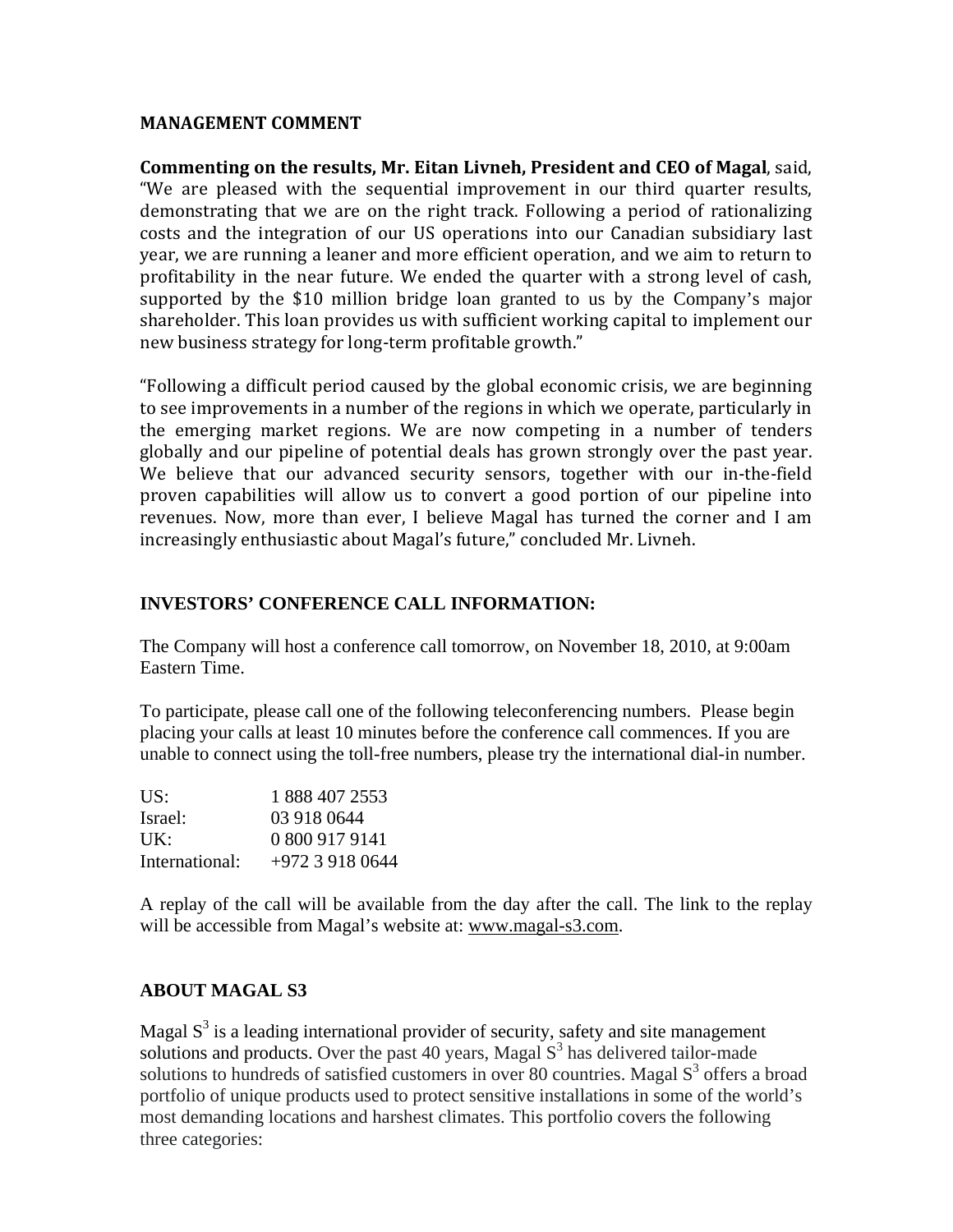- **Perimeter Intrusion Detection Systems (PIDS)** a variety of smart barriers and fences, fence mounted detectors, virtual gates, buried and concealed detection systems;
- **Close Circuit TV (CCTV)** a comprehensive management platform with a leading Intelligent Video Analytics (IVA) and Video Motion Detection (VMD) engine;
- **Physical Security Information Management (PSIM)** a site management open system that enhances command, control and decision making during both routine operations and crisis situations.

**For more information: Magal S3 Ltd. Eitan Livneh, CEO**  Tel: +972 3 539 1421 Assistant: Ms. Elisheva Almog E-mail: elisheva@magal-s3.com Web: www.magal-s3.com

**CCG Investor Relations Ehud Helft/Kenny Green** Tel: (US) +1 646 201 9246 Int'l dial: +972 3 607 4717 E-mail: magal@ccgisrael.com

## **SAFE HARBOR STATEMENT WITH REGARD TO FORWARD LOOKING INFORMATION**

*This press release contains forward-looking statements, which are subject to risks and uncertainties. Such statements are based on assumptions and expectations which may not be realized and are inherently subject to risks and uncertainties, many of which cannot be predicted with accuracy and some of which might not even be anticipated. Future events and actual results, financial and otherwise, may differ from the results discussed in the forward-looking statements. A number of these risks and other factors that might cause differences, some of which could be material, along with additional discussion of forward-looking statements, are set forth in the Company's Annual Report on Form 20-F filed with the Securities and Exchange Commission.* 

## **FINANCIAL TABLES**

*In September 2009, Magal's Board of Directors resolved to discontinue the operations of the European integration subsidiary, acquired in September 2007. The results for the quarter and the nine months ended September 30, 2009 were reclassified to disclose the results of that subsidiary as discontinued operations. The net assets of the subsidiary for the nine months ended September 30, 2009 were reclassified accordingly.* 

*\*\* Financial Tables to Follow \*\**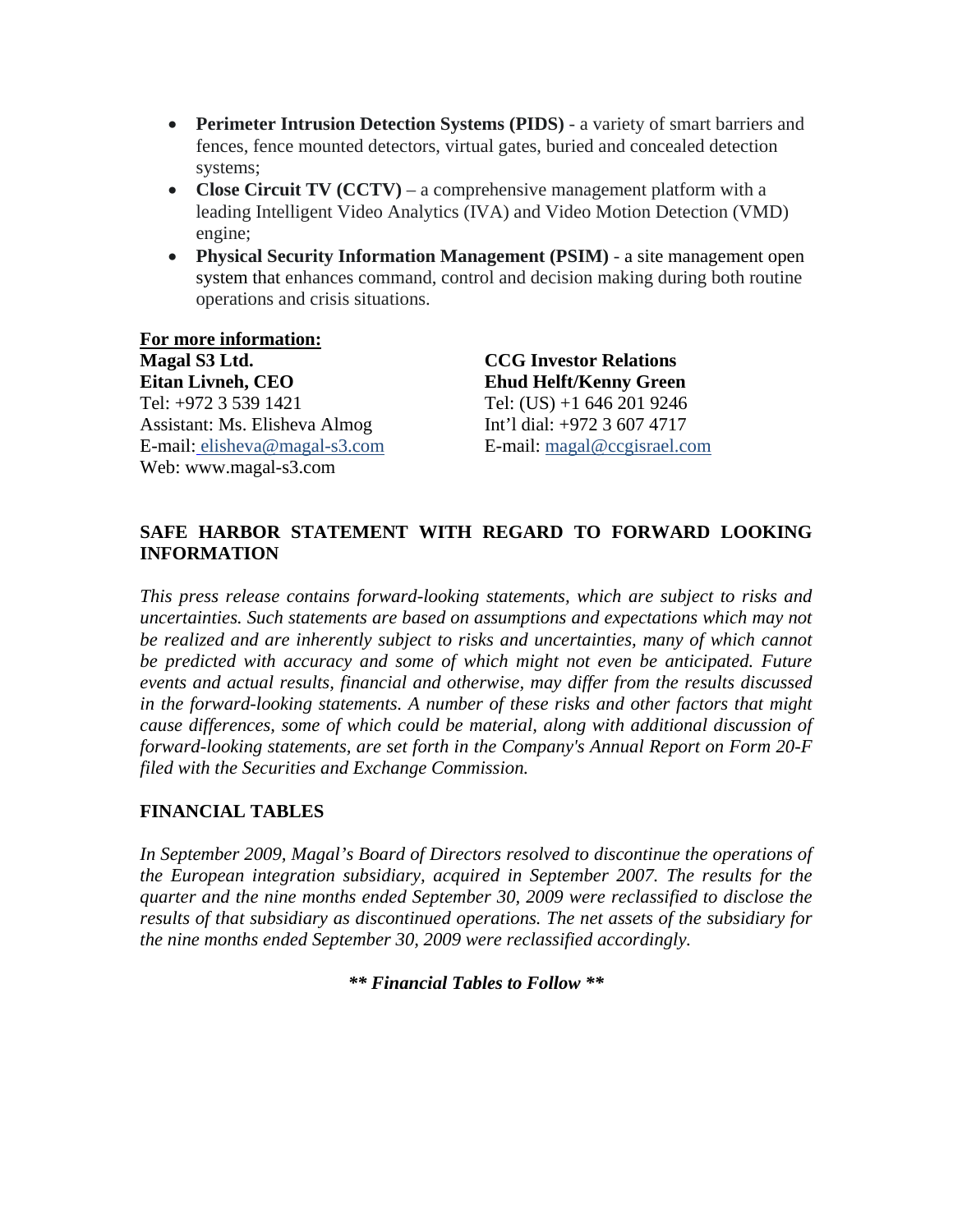#### **MAGAL S3 LTD. UNAUDITED CONDENSED CONSOLIDATED STATEMENTS OF INCOME**

*(All numbers except EPS expressed in thousands of US\$)* 

|                                                                       | <b>Nine Months Ended</b><br>Sept. 30, |          |                         | <b>Three months</b><br>Ended Sept. 30, |             |                         |
|-----------------------------------------------------------------------|---------------------------------------|----------|-------------------------|----------------------------------------|-------------|-------------------------|
|                                                                       | 2010                                  | 2009     | $\frac{0}{2}$<br>change | 2010                                   | <u>2009</u> | $\frac{0}{2}$<br>change |
| <b>Revenue</b>                                                        | \$34,565                              | \$39,552 | (12.6)                  | \$13,362                               | \$17,682    | (24.4)                  |
| <b>Cost of revenue</b>                                                | 22,736                                | 24,678   | (7.9)                   | 8,820                                  | 11,266      | (21.7)                  |
| <b>Gross profit</b>                                                   | 11,829                                | 14,874   | (20.5)                  | 4,542                                  | 6,416       | (29.2)                  |
| <b>Operating expenses:</b>                                            |                                       |          |                         |                                        |             |                         |
| Research and development, net                                         | 3,064                                 | 3,551    | (13.7)                  | 910                                    | 1,246       | (27.0)                  |
| Selling and marketing                                                 | 6,982                                 | 7,064    | (1.2)                   | 2,438                                  | 2,589       | (5.8)                   |
| General and administrative                                            | 5,881                                 | 6,093    | (3.5)                   | 2,006                                  | 2,108       | (4.8)                   |
| <b>Total operating expenses</b>                                       | 15,927                                | 16,708   | (4.7)                   | 5,354                                  | 5,943       | (9.9)                   |
| <b>Operating income (loss)</b>                                        | (4,098)                               | (1,834)  |                         | (812)                                  | 473         |                         |
| Financial expense (income), net                                       | 562                                   | 1,065    | (47.3)                  | (97)                                   | 839         |                         |
| Loss from continuing operations before                                |                                       |          |                         |                                        |             |                         |
| income taxes                                                          | (4,660)                               | (2,899)  |                         | (715)                                  | (366)       |                         |
| Income tax (benefit)                                                  | 46                                    | (149)    |                         | 66                                     | 195         | (66.2)                  |
| Net loss from continuing operations                                   | (4,706)                               | (2,750)  |                         | (781)                                  | (561)       |                         |
| Loss on discontinued operations, net                                  |                                       | (97)     |                         |                                        | (160)       |                         |
| Net loss                                                              | (4,706)                               | (2,847)  |                         | (781)                                  | (721)       |                         |
| Less: net income (loss) attributable to non-<br>controlling interest  | (19)                                  |          |                         | (18)                                   |             |                         |
| <b>Loss attributable to Magal shareholders</b>                        | (4, 725)                              | (2, 847) |                         | (799)                                  | (721)       |                         |
| Basic and diluted loss per share from                                 |                                       |          |                         |                                        |             |                         |
| continuing operations                                                 | \$(0.45)                              | \$(0.26) |                         | \$(0.08)                               | \$(0.05)    |                         |
| Basic and diluted loss per share from<br>discontinued operations, net | $$-$                                  | \$(0.01) |                         | \$-                                    | \$(0.02)    |                         |
| Basic and diluted net loss per share                                  | \$(0.45)                              | \$(0.27) |                         | \$(0.08)                               | \$(0.07)    |                         |

|                                               | Nine Months Ended Sep. 30, |                       | Three months Ended Sep. 30, |              |  |
|-----------------------------------------------|----------------------------|-----------------------|-----------------------------|--------------|--|
|                                               | 2010<br>$\frac{6}{10}$     | 2009<br>$\frac{6}{9}$ | 2010<br>$\frac{0}{0}$       | 2009<br>$\%$ |  |
| Gross margin                                  | 34.2                       | 37.6                  | <b>34.0</b>                 | 36.3         |  |
| Research and development, net as a % of       |                            |                       |                             |              |  |
| revenues                                      | 8.9                        | 9.0                   | 6.8                         | 7.0          |  |
| Selling and marketing as a % of revenues      | 20.2                       | 17.9                  | 18.2                        | 14.6         |  |
| General and administrative as a % of revenues | 17.0                       | 15.4                  | 15.0                        | 11.9         |  |
| Operating margin                              | (11.9)                     | (4.6)                 | (6.1)                       | (2.7)        |  |
| Net margin before discontinued operation      | (7.0)                      | (7.0)                 | (6.0)                       | (3.2)        |  |
| Loss on discontinued operation as a % of      |                            |                       |                             |              |  |
| revenues                                      | (0.0)                      | (0.2)                 | (0.0)                       | (0.9)        |  |
| Net margin after discontinued operation       | (13.7)                     | (7.2)                 | (6.0)                       | (4.1)        |  |